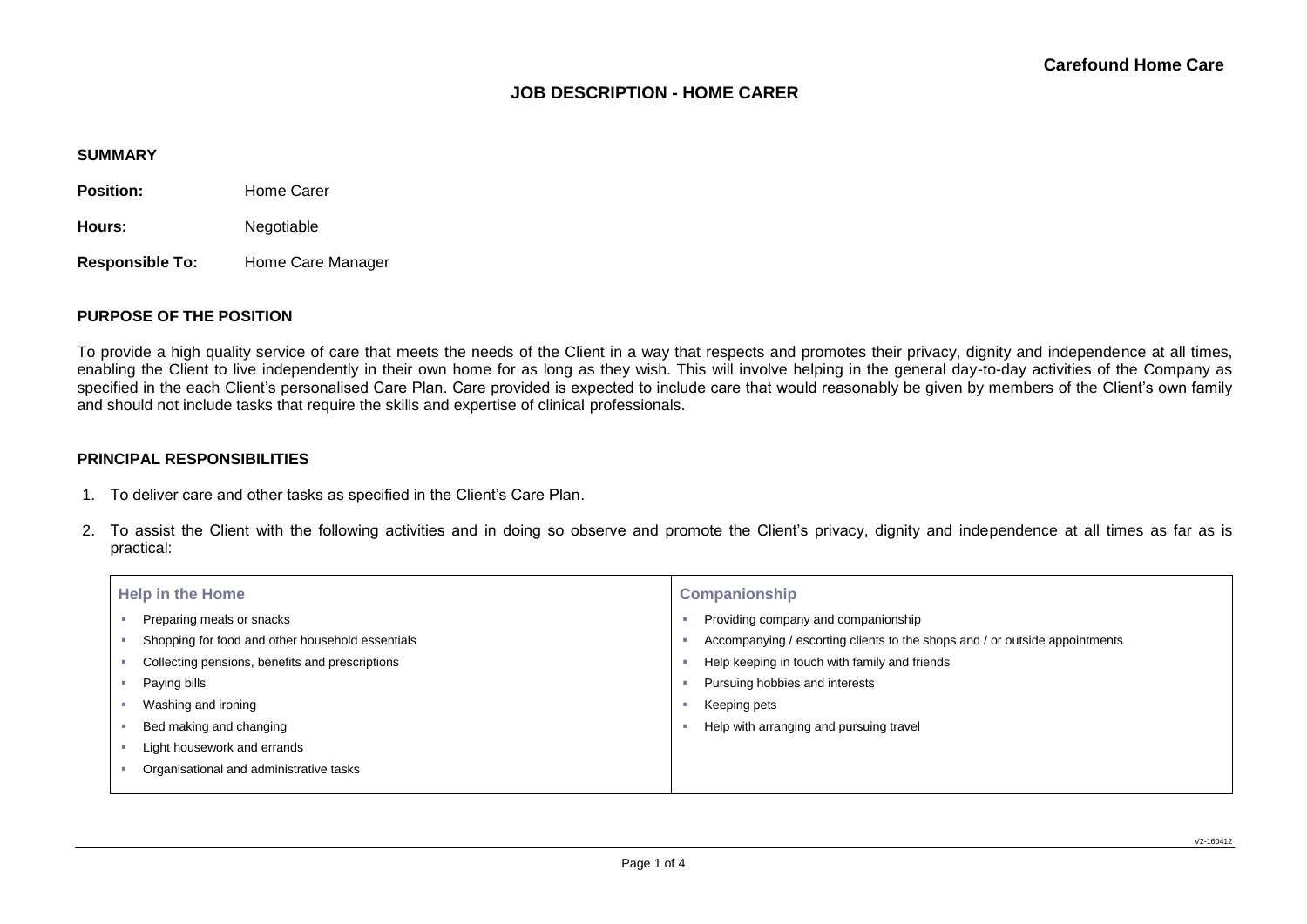| <b>Personal Care</b>                                                                                                                                                                                                                                                                                                                                      | <b>Medication Help</b>                                                                                                                                               |  |
|-----------------------------------------------------------------------------------------------------------------------------------------------------------------------------------------------------------------------------------------------------------------------------------------------------------------------------------------------------------|----------------------------------------------------------------------------------------------------------------------------------------------------------------------|--|
| Assisting with dressing<br>Help with personal cleanliness (including washing, bathing and showering)<br>Help with lavatory needs (including incontinence care)<br>Help with eating or drinking (including monitoring diet and eating)<br>Grooming assistance (including hair care and shaving)<br>Assisting with mobility (including rising and retiring) | General monitoring of medication<br>Occasional reminders or manipulation of containers<br>Assistance with medication compliance aids<br>Administration of medication |  |
| <b>Post-Operative Rehabilitation</b>                                                                                                                                                                                                                                                                                                                      | <b>Respite Care</b>                                                                                                                                                  |  |
| <b>Dementia Care</b>                                                                                                                                                                                                                                                                                                                                      | <b>Palliative Care</b>                                                                                                                                               |  |

Any other specific care support need detailed within a Client's Care Plan for which sufficient training has been completed.

- 3. To contribute to accurate, concise and timely record keeping whilst maintaining the Client's privacy in accordance with the Company's Confidentiality Policy.
- 4. To report back to the Home Care Manager regarding any aspect of Client care which warrants investigation or urgent action.
- 5. To contribute to the updating of Client Care Plans and Assessments of Care Needs as required.
- 6. To comply with all Company policies, procedures and guidelines.
- 7. Where appropriate, and under guidance from the Home Care Manager, to liaise with Clients, their relatives, Client Representatives, GPs and other professionals as part of a multidisciplinary team, at all times promoting good communication and a quality service.
- 8. To comply with responsibilities under all relevant legislation including the Health and Safety at Work Act.
- 9. As directed by the Home Care Manager, to participate in induction training and regular training programmes in order to improve personal skills and knowledge.
- 10. To participate in appraisal and supervision processes as part of a commitment towards personal and professional development.
- 11. To participate in staff meetings as directed by the Home Care Manager.
- 12. To communicate to Management any information that may be of benefit and / or detrimental to the Company.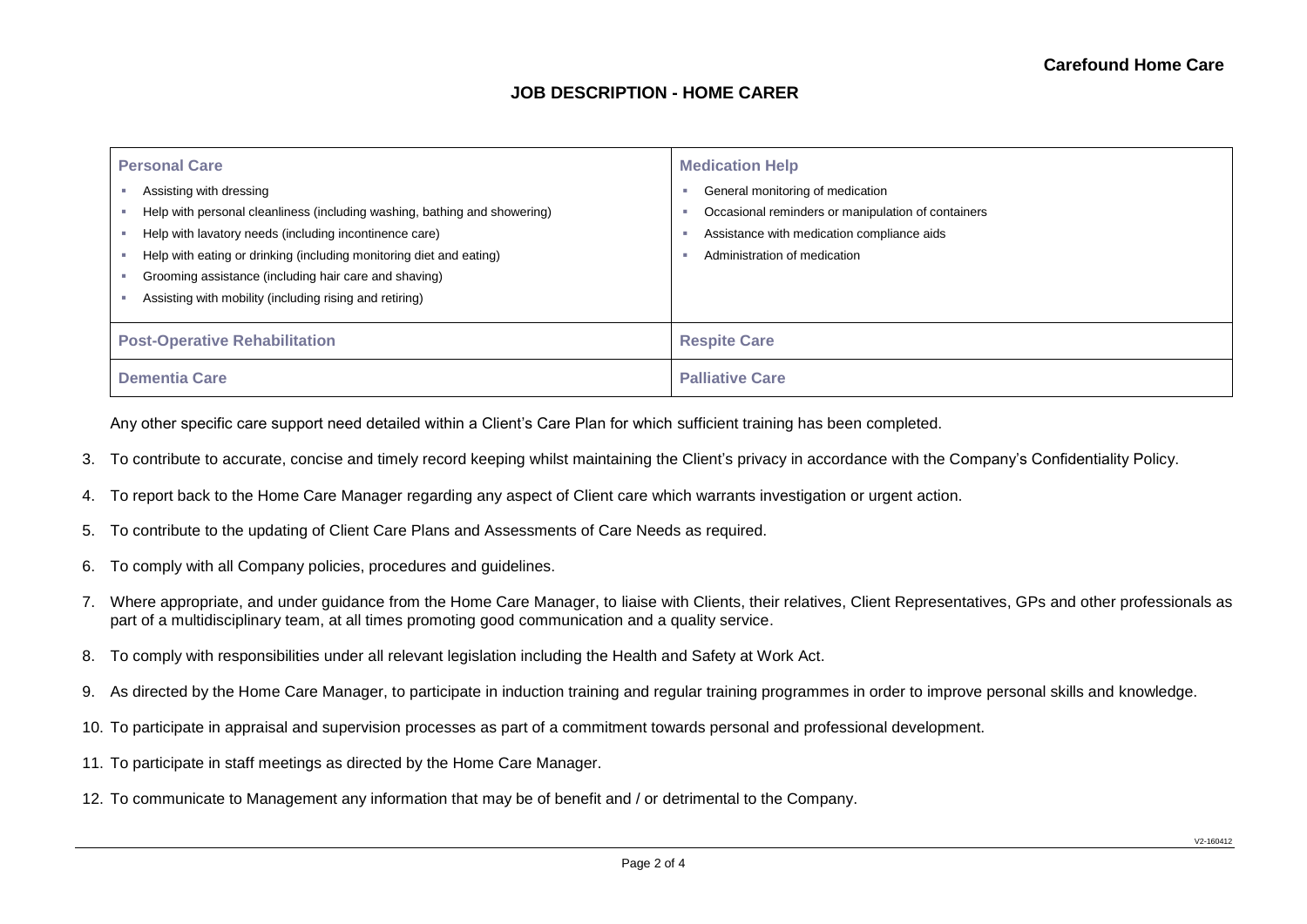## **JOB DESCRIPTION - HOME CARER**

- 13. To act in a manner that promotes and enhances the welfare of Clients, colleagues and the Company ensuring that no act or omission results in the Company being brought into disrepute.
- 14. To maintain a professional relationship with all Clients, their relatives or Client Representatives, and maintain this relationship within professional boundaries at all times.

### **PERSON SPECIFICATION**

|                       | <b>Essential</b>                                                                                                                                                                                                                                                                                                             | <b>Desirable</b>                                                                                                                                                                                                                                       | <b>Assessed By</b>                                                           |
|-----------------------|------------------------------------------------------------------------------------------------------------------------------------------------------------------------------------------------------------------------------------------------------------------------------------------------------------------------------|--------------------------------------------------------------------------------------------------------------------------------------------------------------------------------------------------------------------------------------------------------|------------------------------------------------------------------------------|
| <b>Qualifications</b> | • Literate and numerate<br>Agreement to undertake Level 2 Health and Social Care<br>Diploma (or equivalent)                                                                                                                                                                                                                  | • Level 2 Health and Social Care Diploma (or equivalent)<br>. Up to date mandatory training (e.g. manual handling, first aid<br>etc.)                                                                                                                  | <b>Employment Application Form</b><br>• Interview<br>• Original Certificates |
| <b>Experience</b>     | Clear desire for supporting a dependent person with activities of<br>the Company                                                                                                                                                                                                                                             | • Working within a care setting<br>■ Working as part of a home care service<br>• Working with older adults<br>• Caring for a person with dementia or a long-term illness<br>Supporting an individual to obtain and take their prescribed<br>medication | <b>Employment Application Form</b><br>• Interview<br>• Pre-employment Checks |
| Knowledge             | Aware of how ageing and disability may impact upon individuals<br>Recognise the rights and choices of Clients<br>• Appreciate the importance of supporting a person to maintain<br>communication when hearing, sight and / or mental faculties are<br>impaired<br>• Understand the importance of maintaining confidentiality |                                                                                                                                                                                                                                                        | · Interview                                                                  |